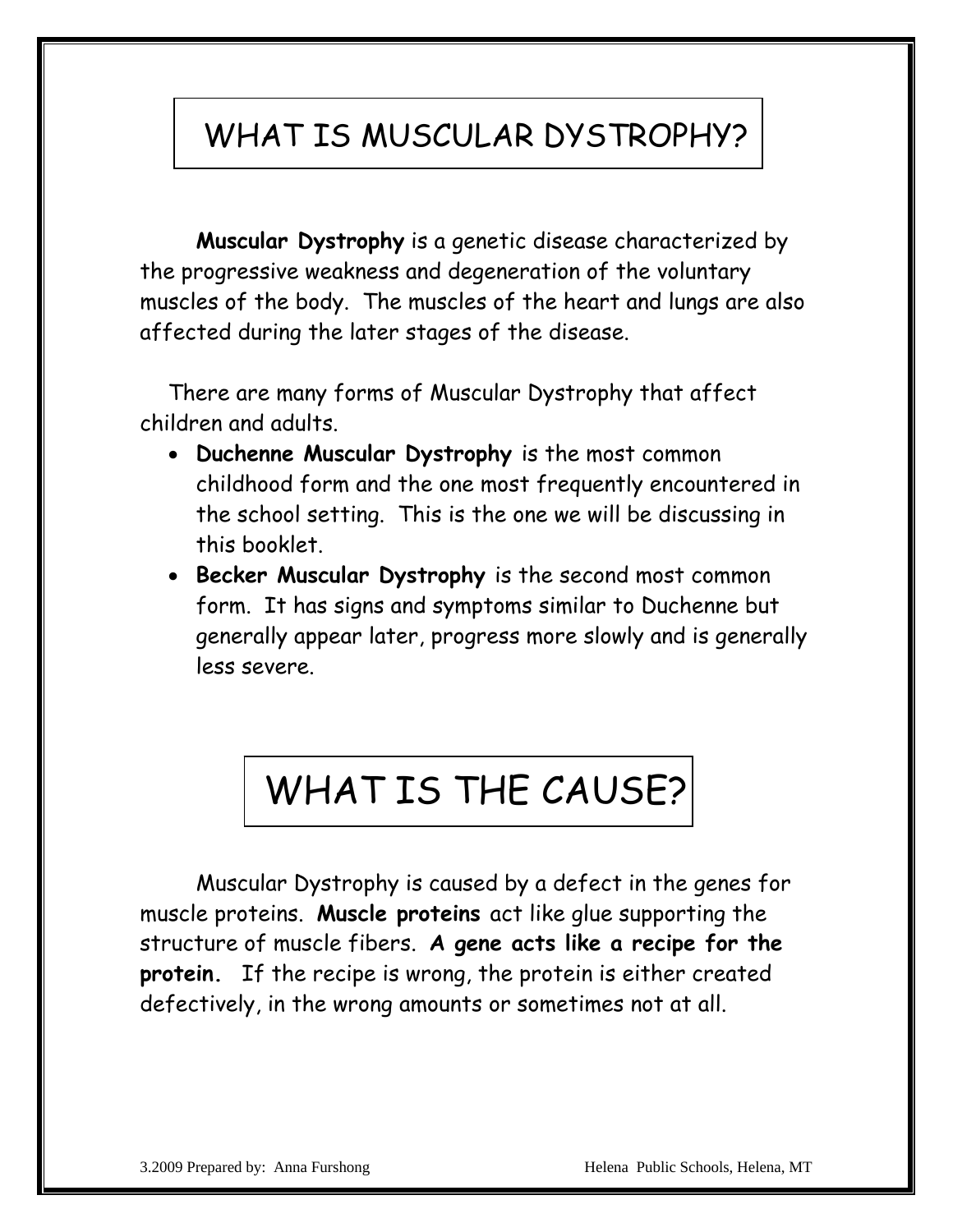- In Duchenne or Becker Muscular Dystrophy, a muscle protein called **dystrophin** is either missing, deficient or abnormally formed.
- In the absence of these healthy muscle proteins, muscle tissue begins to degenerate.
- Degeneration may progress at different rates in different children depending on the genetic code that is passed down.

#### **MUSCULAR DYSTROPHY IS AN INHERITED DISEASE**

Inheritance is sex linked and passed down through the mother to her son. The defect lies with the X chromosome. Males have an XY chromosomal combination and females have an XX combination. **Girls do not inherit the disease** because only one of the X chromosomes would be affected, leaving one healthy to override the unhealthy one. On the other hand, **males inherit the disease** because they carry only one X chromosome. If it is defective then, they inherit the disease.

- Male children from a woman who is a carrier have a 50% chance of having the disease.
- Female children from a woman who is a carrier have a 50% chance of becoming carriers.

**Muscle strengthening exercises are not recommended as they can actually speed up the degeneration process. However it is important to maintain a normal level of activity as long as possible.**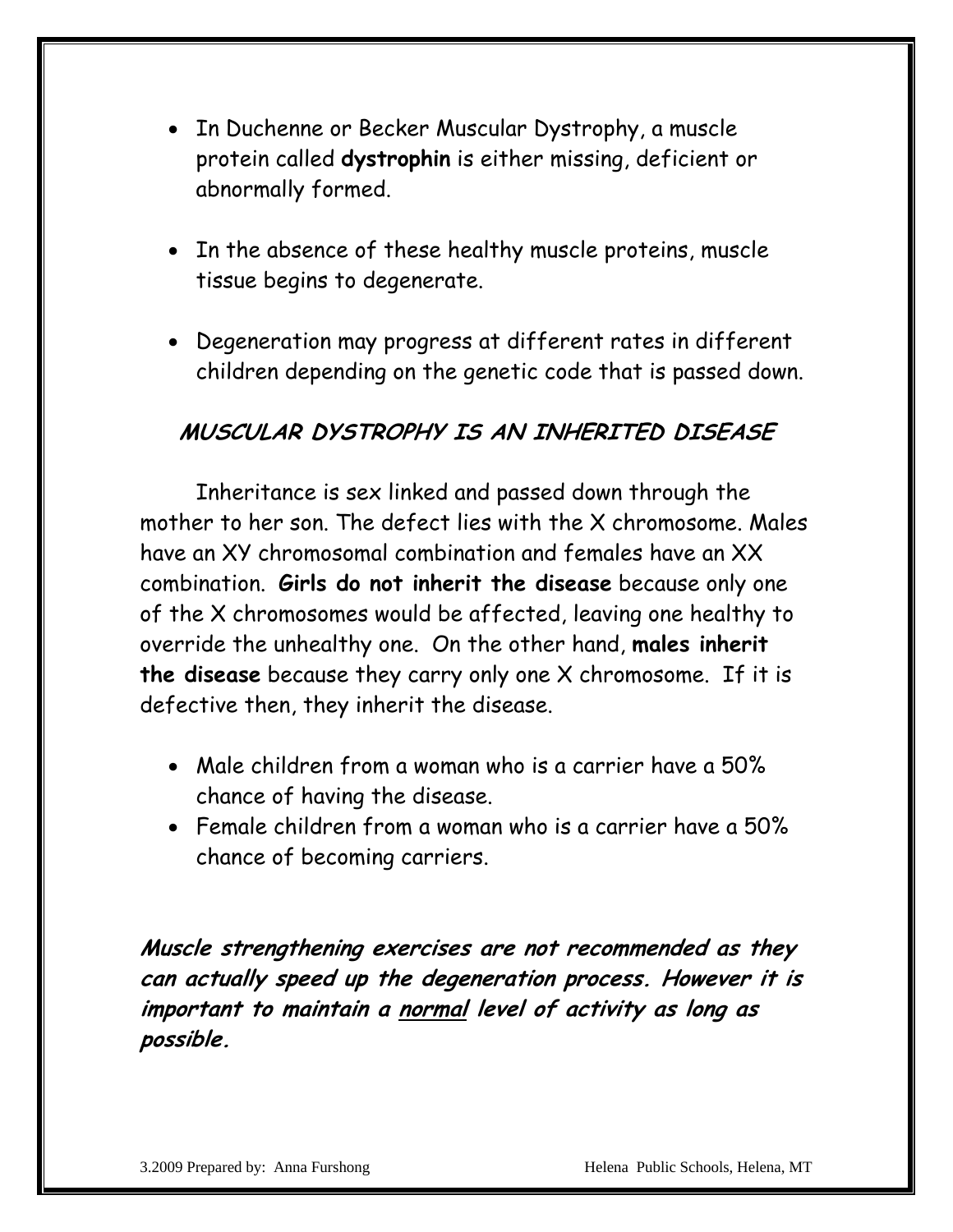## What are the signs of MD?

Early signs of Duchenne Muscular Dystrophy occur between the ages of 2 and 6 years old. Prior to this parents are generally unaware of the disease process. Symptoms are as follows:

- Weakness first appears in the pelvis, upper arms and upper legs.
- Difficulty rising to a standing position from the floor.
- He may fall frequently.
- He may have a waddling type of walk.
- There is an apparent enlargement of the calf muscle caused by the accumulation of fat and connective tissue in the muscle.
- The child has difficulty climbing stairs.
- Scoliosis is a common result of spinal weakness later in the disease and may require surgery.
- Breathing is affected in the later stages of the disease.
- Boys with MD usually live into their late teens or early twenties.

Progression varies slightly from child to child. Frequently a wheelchair will be needed between the ages of 10 and 12 years of age.

**Diagnosis is made through examination of a muscle biopsy and by checking the level of creatine kinase (CK) in the blood. CK is an enzyme that leaks out of damaged muscle, accumulating in the bloodstream.**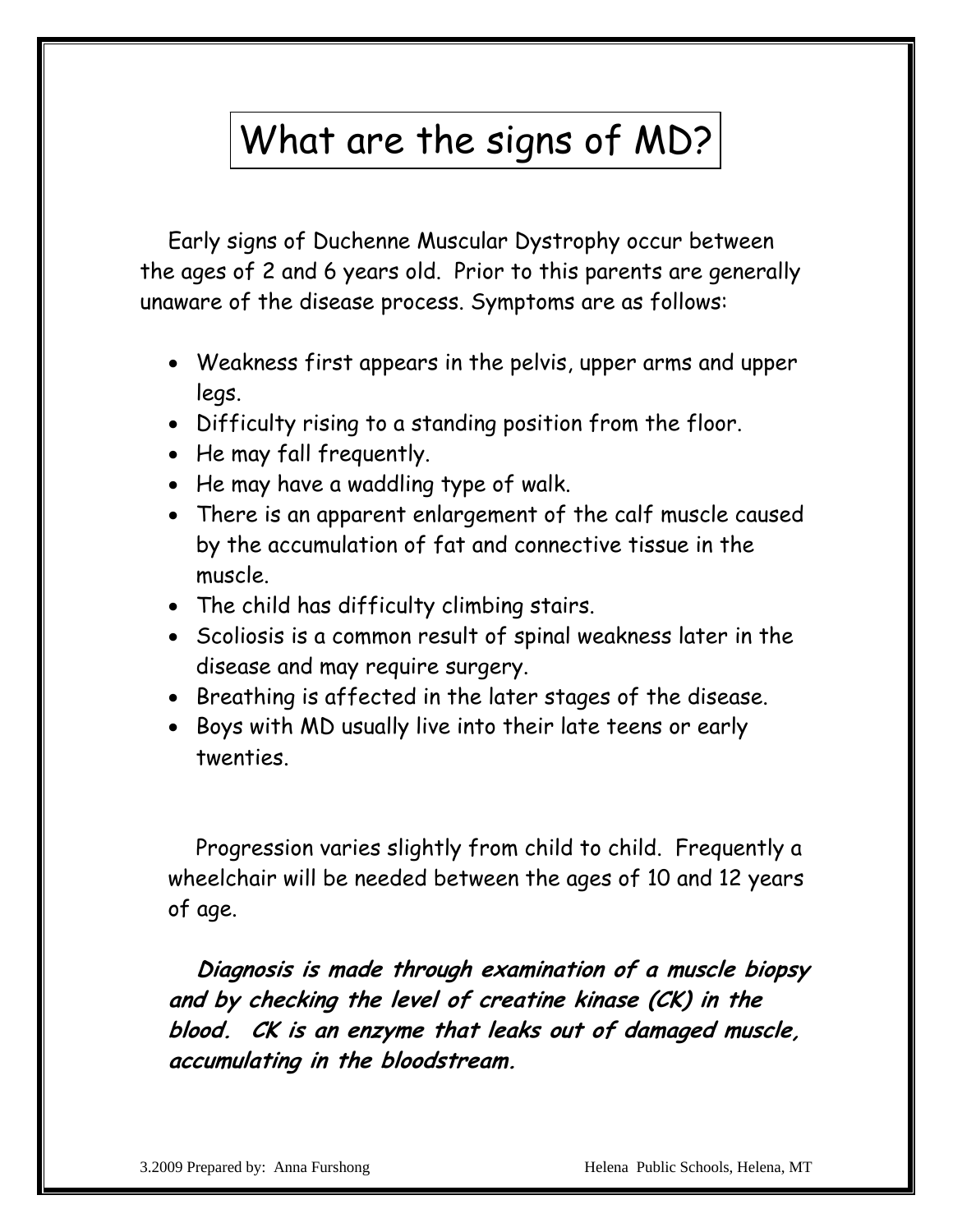# **What are the implications for Educators?**

- **Mild** cognitive delay has been noted in approximately 10% of boys with MD.
- Aside from the obvious difficulties in mobility, these children learn much the same as normal children.
- As the disease affects their arms more, assistive technology or adaptation is useful to decrease fatigue and improve efficiency in assignment completion. (contact OT)
- Reducing the quantity of written work to create a more successful environment.
- Implementation of oral presentation, dictation or computer use to **maintain student participation.**

# **The Role of OT and PT in the Educational Setting**

### **Physical Therapy:**

- Act as a consultant to insure accessibility and independent mobility.
- Instruct on safe transfers in an out of a wheelchair.
- Maintain good positioning in wheelchair.
- Training for staff and student in power mobility when it becomes necessary.
- In-service training for educators and students on Muscular Dystrophy.